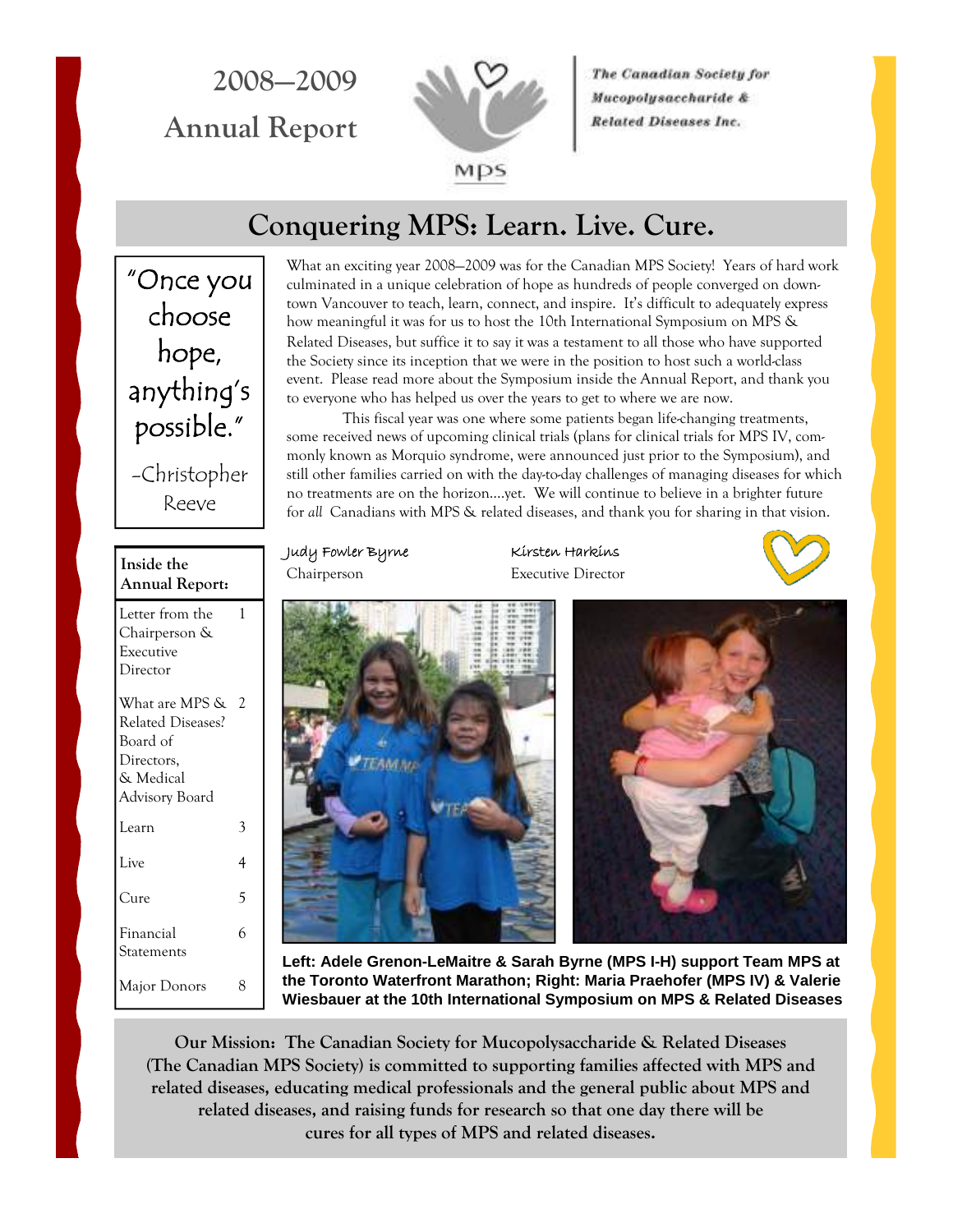# **What are MPS and Related Diseases?**

Mucopolysaccharide (MPS) and related diseases are lysosomal storage disorders (LSDs) caused by genetically inherited enzyme deficiencies. Because affected individuals lack particular enzymes necessary for normal cell degradation and recycling, substances store throughout their bodies, causing progressive damage to their hearts, bones, joints, respiratory systems and, sometimes, central nervous systems. While babies affected with MPS or related diseases often show no signs of disease, symptoms appear and intensify as storage increases.

### **HOW ARE MPS AND RELATED DISEASES INHERITED?**

Lysosomal storage diseases are usually autosomal recessive disorders, inherited from healthy parents who have no idea they carry a common recessive gene: for carrier parents, there is a one in four chance with every pregnancy that their child will inherit one recessive gene from each parent and suffer from the carried disease. MPS II (Hunter Syndrome) and

Fabry Disease are x-linked recessive disor-course facial features, short stature, corders, meaning they are transmitted by carrier mothers to her sons: for carrier mothers, there is a one in two chance of an x-linked disorder occurring in the birth of a son. Parents of an affected child have the option of prenatal testing to determine if their next child will be affected by the same disease, and should seek genetic counseling before planning to have additional children or to inquire about available carrier testing for their healthy children. The occurrence of MPS in the population is estimated to be one in 25,000 births.

## **WHAT ARE THE MAJOR CHARACTERISTICS OF MPS?**

A wide spectrum of clinical involvement is seen in all MPS and related diseases ranging from onset of symptoms at birth leading to death in early childhood to later onset with a near normal life span. While specific enzyme deficiencies, and effects, vary from syndrome to syndrome, characteristics are often shared by individuals with MPS including:

neal clouding, speech and hearing impairment, chronic runny nose and diarrhea, hernias, heart disease, bone disease, stiff joints, liver and spleen enlargement, hyperactivity, mental retardation, and shortened life expectancy.

### **TREATMENTS**:

Currently there is no cure for MPS or related lysosomal storage disorders and until recently, treatment for MPS and related diseases has been primarily symptomatic, with bone marrow transplantation considered a successful, although high-risk, procedure in some cases. Research in the past decade, however, has led to exciting advancements in gene therapy as well as to the development of enzyme replacement therapies (ERTs). Continued research is necessary in order to find cures for all types of MPS and related diseases.

*\*A full list of lysosomal storage disorders can be found on our website:*  www.mpssociety.ca

# **2008—2009 Board of Directors and Medical Advisory Board**

**EXECUTIVE DIRECTOR: Kirsten Harkins** 

### **BOARD OF DIRECTORS:**

**Chair—Judy Fowler Byrne**  MPS I parent, ON **Vice-Chair—Carrie Nimmo**  MPS I aunt, BC **Treasurer—Delane Terrillon**  CGA, BC **Treasurer—Brenda MacLean**  Professional—BC **Secretary—Jean Linden**  MPS III parent, BC **Barb Boland**  MPS III parent, NL **Todd Harkins**  MPS I parent, BC **Aubrey Hawton**  MPS III parent, ON **Simon Ibell**  MPS II adult, ON **Jim LeMaitre**  MPS I parent, ON

**Randall Linton**  MPS III parent, ON **Mary Nelis**  MPS I parent, QC **Deb Purcell**  MPS II parent, BC

### **MEDICAL ADVISORY BOARD:**

**Chair—Lorne Clarke, MD, CM, FRCPC, FCCMG**  University of British Columbia, BC **Robin Casey, MD, MSc**  Alberta Children's Hospital, AB **Joe Clarke, MD, PhD**  Hospital for Sick Children, ON **Cheryl Rockman Greenberg, MD, CM, FRCP**  Winnipeg Children's Hospital, MB **Mark Ludman, MD, FRCPC, FCCMG**  IWK Health Centre, NS **Serge Melancon, MD**  Montreal Children's Hospital, QC

**Tony Rupar, BSc, PhD**  University of Western Ontario, ON **Sylvia Stockler, MD**  BC Children's Hospital, BC



The Canadian Society for Mucopolysaccharide & **Related Diseases Inc.** 

**PO Box 30034, RPO Parkgate North Vancouver, BC V7H 2Y8** 

**T: (604) 924-5130/1-800-667-1846 F: (604) 924-5131** 

**info@mpssociety.ca www.mpssociety.ca** 

**Registered Charity # 12903 0409 RR0001** 

**Support for families. Research for a cure.**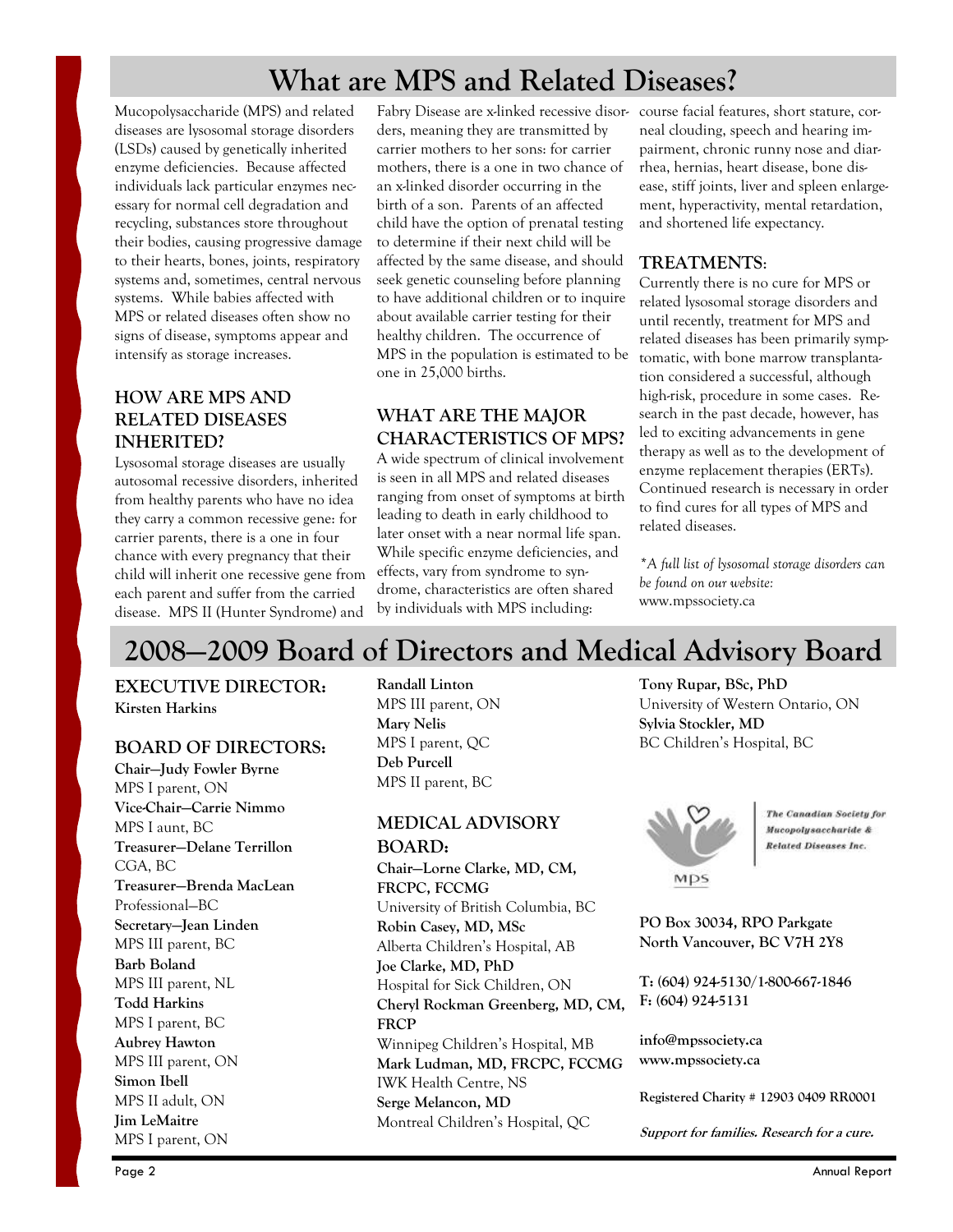## **Conquering MPS: Learn**

When the Canadian MPS Society originated in 1984 as a support group for affected families, its founder Sheila Lee undoubtedly did not imagine the Society would end up hosting an international symposium for 856 delegates from 37 countries 25 years later. The 10th International Symposium for MPS & Related Diseases was held June 26-29, 2008, and was



a highlight of our Society's existence. It was a thrill to welcome affected families (including 141 children), medical professionals, researchers, industry leaders, and 78 volunteers to Vancouver for a weekend filled with education and inspiration. Not only did Canadian families benefit from the educational content of the meeting, they had a once-in-alifetime opportunity to meet other affected families from around the world who truly understood them—no matter what the lan-

guage—and that was something everyone in attendance will always cherish.

 Please visit the homepage of our website to view the children and youth in action while participating in "Camp Canada" and "Camp Adventure." They soared like eagles while tackling the high ropes at Trinity Western University and formed lasting friendships while creating lanterns for the fabulous procession that was the highlight of the gala dinner. The strength and courage of the children—both affected and siblings—were powerful reminders of why we were all gathered together: to find ways to create brighter futures for all children



affected with MPS and related genetic diseases.

 Several new policies and procedures were developed in advance of

the 2008 Symposium, with guidance from the UK MPS Society and with thanks to pro bono legal

**Kushala Allken (MPS IV A) with her brother Dhavishen at the Vancouver Aquarium during the MPS Symposium.** 

work provided by McCarthy Tétrault LLC. These policies and procedures are now in place and will help guide us in our fu-



**Genèvieve Poulin with her children Olivier & Mélissa Bilodeau (MSPS IV A), and Melissa's dog, in Vancouver.** 

format for viewing at www.goldinfo.org.

 For those who were unable to attend the symposium in Vancouver, there were other educational opportunities offered in 2008/2009:

 In March 2009, following a workshop on Health Technology Assessment sponsored by Canadian Organization for Rare Disorders, a MPS family gathering was held in Edmonton, Alberta, featuring a talk by Medical Advisory Board member Dr. Robin Casey.

A new MPS I

Family Resource Binder was developed and distributed to all families affected with MPS I, with plans to develop similar binders for the other MPS syndromes.

 We continued to publish our newsletter *the Connection* to provide updates to our member families on all things related to the MPS community, and we worked to develop our website to make it more informational and up-to-date.



In addition to

able for download on our website, and all scientific presentations are available in video

**Jordan, Tyler & Riley Miranda (MPS II) with their mother Nicole at the MPS family gathering in Edmonton.** 

2008-2009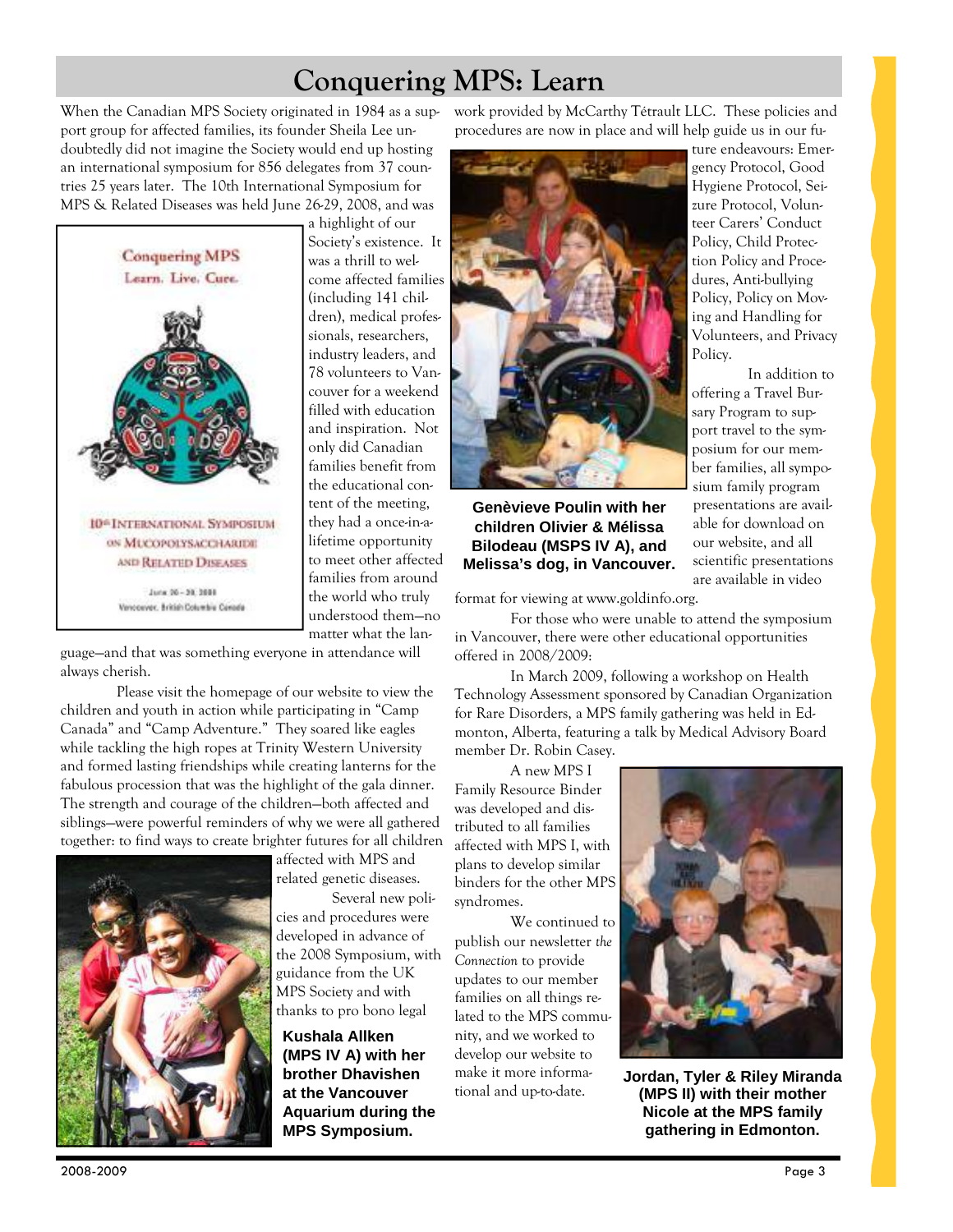# **Conquering MPS: Live**

The Canadian MPS Society is committed to helping families affected by MPS & related diseases live their best lives. Without the continued financial support from those who believe in our vision, we wouldn't be able to continue to provide **advocacy and other support** for those who need it.

 In 2008/2009, we worked to educate the federal government about the need for Orphan Drug Policy and were thrilled when on May 7, 2008 MP Don Bell's Motion 426 received overwhelming approval in the House of Commons.



**At the Symposium, 'Life for MPS' awards were presented to Mark Dant (L)& Dr. John Hopwood (R). Pictured with these two very deserving recipients are Kirsten Harkins & MP Don Bell.** 

We also worked with provincial governments to ensure patients with MPS received the treatments they needed. In December 2008 the Alberta government announced its Rare Diseases Program, and the Ontario government announced that Elaprase (enzyme replacement therapy for MPS II) would be the pilot drug to move through its new Drugs for Rare Diseases program and patients would soon benefit.

On a practical level, we provided Financial Assis-

tance Program grants to families to help alleviate the costs often associated with raising a child with unique needs, and for the first time, we published an electronic version of our **family referral directory**, to allow our members to connect with each other on a more personal level, even if separated by the vastness of our great country.

 We continued to provide **bereavement support** to families grieving the



**Sheena Hodder (MPS III A) in a lift purchased in part by the Society.** 

loss of a loved child to MPS or a related disease, and counseled newly-diagnosed families through our 1-800 #.

The following fundraising events, organized by our members and supported by their dedicated circles of family and friends, helped the Society net an amazing \$188,151 in fundraising revenue during the 2008-2009 fiscal year. Thanks so much!



**Canadian MPS Jeans Days** were held at various locations in October 2008, raising both funds & awareness.

#### **The 2008 MPS CUP Fantasy Hockey Game and**

 $\frac{1}{2}$  "help kids raise" their arms in victory over MPS." We thank the players, committee members, sponsors, donors & countless volunteers for their commitment to our Society & its members.

**Gala** netted over \$160,000 to

**Team MPS** participated for the second time in the **Scotiabank Toronto Waterfront Marathon** on September 28, 2008.Several Society members and supporters either ran, walked, or wheeled to raise funds and awareness for the Soci-



**Nicklas Harkins (MPS I-H/S) with Mattias Ohlund & Markus Naslund at the 2008 MPS CUP.** 

ety and over \$8,000 was raised thanks to the enthusiastic group effort and the leadership of team captain Judy Byrne. We look forward to Team MPS's continuing participation in this annual event.



**Just Singin Round (JSR):** The Canadian MPS Society was the featured charity at February 2009's JSR event at the Vancouver Rowing Club. JSR is a

monthly singer-songwriter showcase – funds raised are divided equally at the end of the year amongst 12 participating charities. The Society received \$2,500 from JSR in December 2008 for February 2008's involvement, and will receive a cheque in December 2009 for our participation in February 2009.

Our third **Annual Fund** campaign took place in December 2008 and resulted in \$3180 in revenue.

Thanks to everyone who organized events—even small amounts raised add up in a big way!



**Jeans Day at Butler Elementary School in Bedford, Quebec**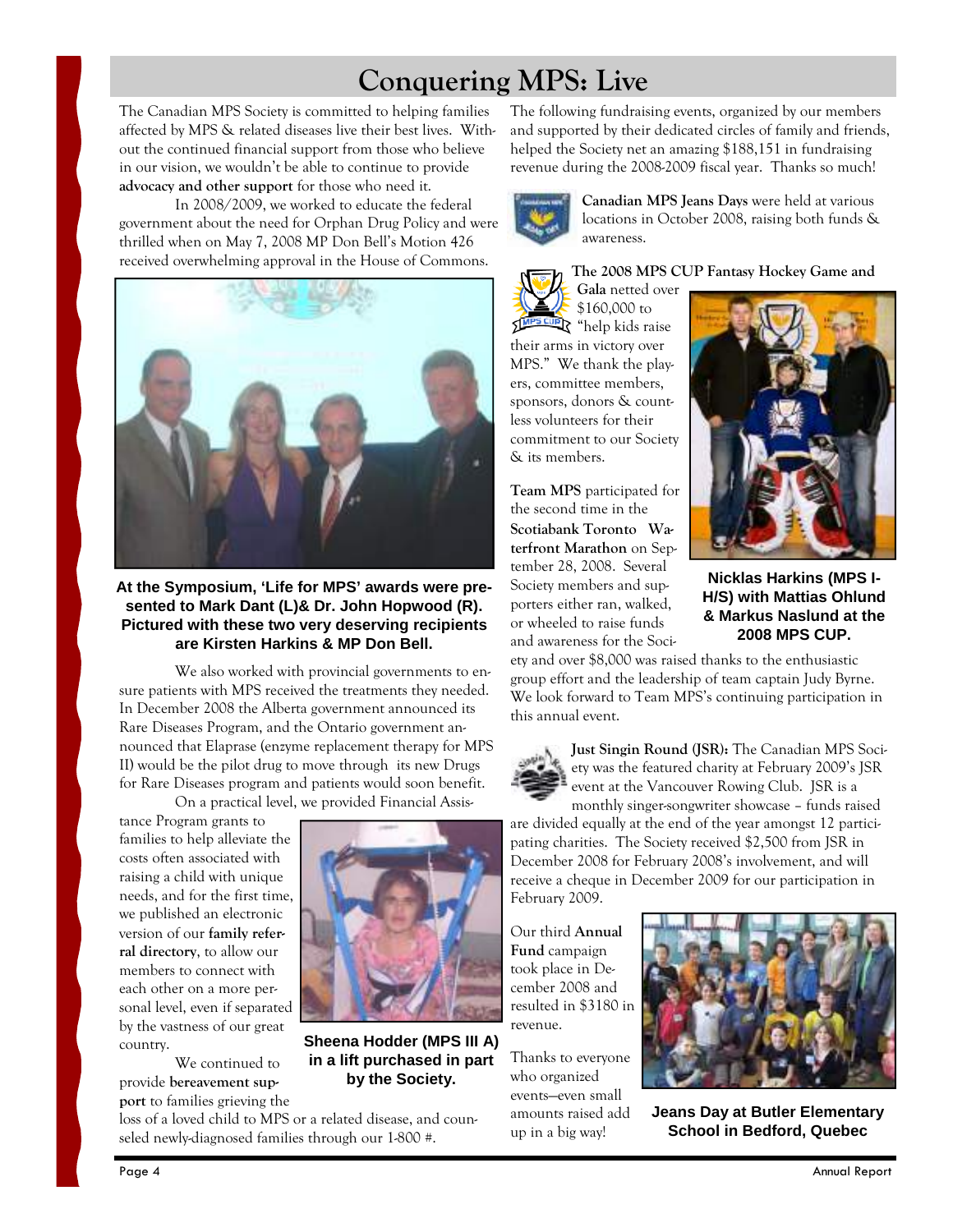# **Conquering MPS: Cure**

**Thanks to the generous support of our donors in 2008/09, the Society was able to the following RESEARCH GRANTS:** 



**Dr. Lorne Clarke, with Kirsten Harkins and Judy Fowler Byrne, is not only the recipient of our largest grant to date, he was also the Scientific Chair of our Symposium. We are so grateful to have so many brilliant and caring doctors, like Dr. Clarke, working with us toward a cure.** 

**Proteomic studies of skeletal disease in a murine model of MPS I**  Principal Investigator: Dr. Lorne Clarke Institution: University of British Columbia, Vancouver, BC Funds allocated: \$100,000 (two year grant— \$50,000 per year)

**Identification of Pharmacological Chaperones for treatment of MPS I**  Principal investigator: Dr. Allison Kermode Institution: Simon Fraser University, Burnaby, BC Funds allocated: \$50,000 (one year grant)

**A comparison of two biomarkers on treatment outcome in mucopolysaccharide disease** 

**Summer Studentship Research** 

**Mucopolysaccharidosis Type IIIB (Sanfilippo syndrome): Affinity purification of human recombinant α-N-acetylglucosaminidase from cultured Sf9 cells for uptake studies and potential therapeutic treatment**  Recipient: Sarah Truelson Institution: University of Victoria, Victoria, BC Supervisor: Dr. Francis Choy

Principal investigator: Dr. Brian Bigger Institution: University of Manchester, Manchester, UK Funds allocated: \$50,000 (one year grant)

**Development of gene expression-targeted isoflavone therapy (GET IT) for Mucopolysaccharidosis type III**  Principal Investigator: Grzegorz Wegrzyn Institution: University of Gdansk, Poland Amount funded: ~\$4,000\* (one year grant) \*This grant was funded collaboratively with various international MPS societies.

**Grant:** 



 **Mac Stiles (MPS I-H)** Amount funded: \$4,000.00

#### **In order to achieve our goals, the Society has forged strong partnerships with the following national and international organizations and networks:**



**Simon Ibell (MPS II) with his friend Steve Nash, who posted a message on youTube encouraging the Ontario Health Ministry to fund ERT for MPS II.** 

**CORD (The Canadian Organization for Rare Diseases):**

Our Executive Director sits on the Board of Directors of CORD and our society continues to support CORD in its efforts to have rare disease treatments funded and to have orphan drug policy implemented in Canada.

#### **GOLD (Global Organization for Rare Diseases):**

We are affiliate members of this international organization, aimed at improving education and knowledge about LDSs, fostering collaborative research, creating standards for diagnosis and testing for LSDs and foster-

ing coordination amongst existing patient registries.

### **The International MPS Network:**

The Society is a member of the International MPS Network, and hosted its 2008 meeting prior to the International MPS Symposium in Vancouver. Together, we participated in International MPS Awareness Day on May 15, 2008.



#### **The Purcell Family at their second Tacos for Trey fundraiser. \$62,257 was raised for the MPS II Research Fund in 2008/2009 — "Got Hope?"**

**\***the \$59,114 listed as revenue on the financial statement represents the Fund's net revenue, after all expenses.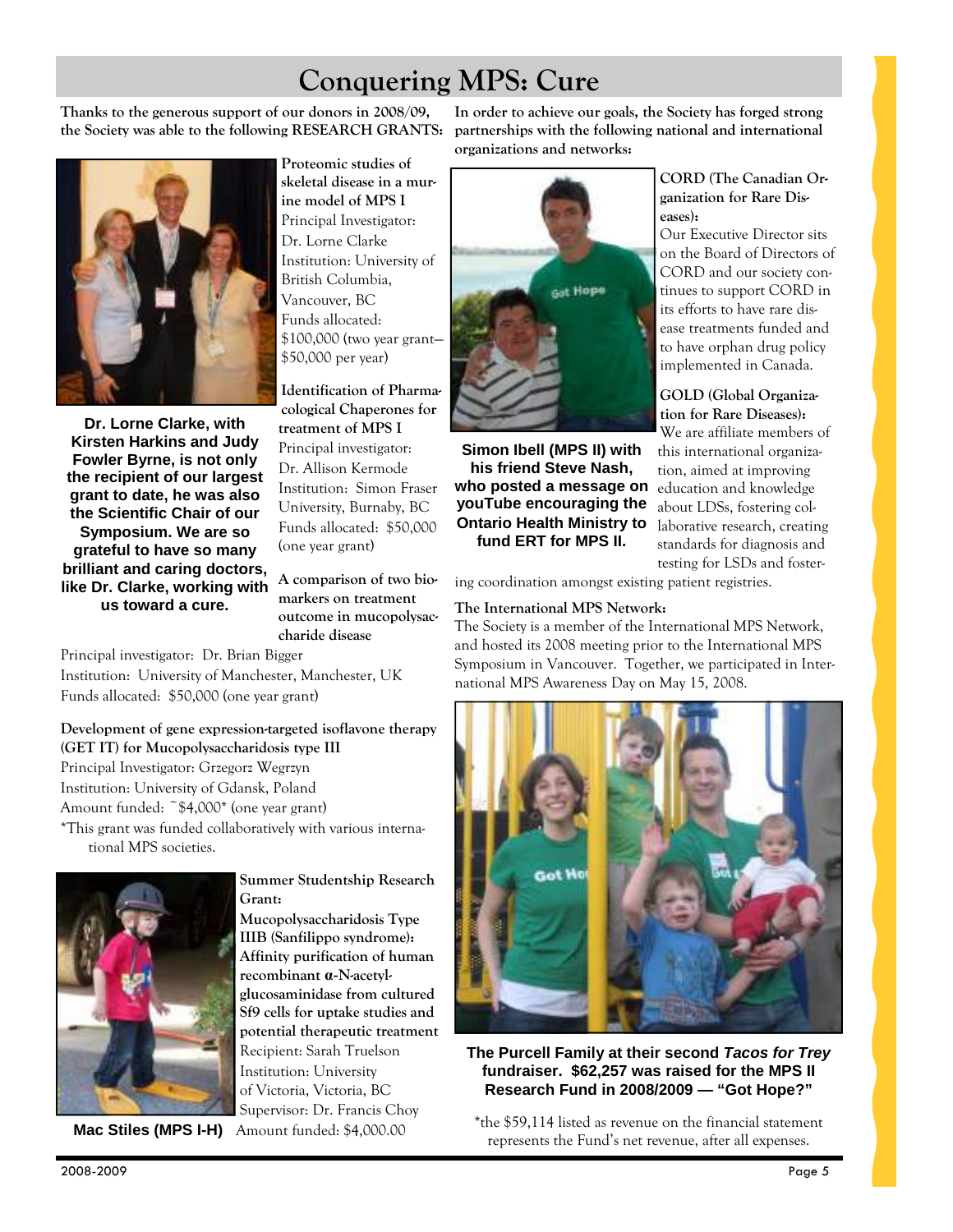# **Financial Statements for the Year Ended March 31, 2009**

#### **To the Directors of The Canadian Society for Mucopolysaccharide & Related Diseases Inc.,**

 We have reviewed the balance sheet of The Canadian Society for Mucopolysaccharide & Related Diseases Inc. as at March 31, 2009, and the Statement of Revenue, Expenditures and Surplus for the year then ended.

 Our review was made in accordance with generally accepted standards for review engagements and accordingly consisted primarily of enquiry, analytical procedures and discussion related to information supplied to us by the Society.

 A review does not constitute an audit and consequently we do not express an audit opinion on these Financial Statements.

 Based on our review, nothing has come to our attention that causes us to believe that these Financial Statements are not, in all material respects, in accordance with Canadian generally accepted accounting principles.

Quantum Accounting Services Inc. Vancouver, BC July 6, 2009

### **Balance Sheet as at March 31, 2009 (Unaudited)**

| March 31                         | 2009    | 2008   |
|----------------------------------|---------|--------|
| Assets                           |         |        |
| Cash and short term deposits     | 207,096 | 91,910 |
| Sales tax receivable             | 434     | 1,733  |
| Accrued interest receivable      | 792     | 628    |
| Prepaid Expenses                 | 1,500   | 1,500  |
| <b>Total Current Assets</b>      | 209,822 | 95,771 |
| Liabilities                      |         |        |
| Accounts payable                 | 1,100   | 950    |
| Deferred Revenue                 |         |        |
| Deferred Revenue**               |         | 6,395  |
|                                  |         |        |
| <b>Total Current Liabilities</b> | 1,100   | 7,345  |
| Surplus                          | 208,722 | 88,426 |

#### \*\*2008 MPS CUP

On behalf of the Board of Directors,

Carrie NimmoJudy Fowler Byrne Treasurer Chairperson

**Notes to Financial Statements:** 

**(Unaudited)** 

**Note 1. Organization** 

The Canadian Society for Mucopolysaccharide & Related Diseases Inc. is incorporated under the laws of Canada as a not-forprofit organization and is registered under the Income Tax Act as a charitable organization and as such is not subject to income taxes. The Society's aim is to provide support to Canadians affected by lysosomal storage diseases (LSDs), to raise public and professional awareness of LSDs, and to fund research for a cure.

### **Note 2. Significant Accounting Policies**

### **Revenue Recognition**

The Society follows the deferral method of accounting for contributions.

### **Capital Assets**

Capital assets are not recorded on the balance sheet. Expenditures for capital assets in the year are recorded as expenses and disclosed in the statement of operations. The capital assets of the Society consist of office equipment and computer software.

### **Volunteer Services**

The work of the Society is dependent on the efforts of many volunteers. Because these services are not normally purchased by the Society and because of the difficulty of determining their fair value, donated services are not recognized in these financial statements.

### **Financial Instruments**

Unless otherwise noted, it is management's opinion that the Society is not exposed to significant interest rate or credit risks arising from its financial instruments.

Significant cash balances are being held at one major financial institution. The Society has a term deposit totaling

\$72,435 which bears interest at 3.75%, semi-annually and matures December 2010.

### **Note 3. Fundraising**

Fundraising revenue is comprised of gross revenue in the amount of \$213,323 (2008—\$126,433) less expenditures in the amount of \$25,172 (2008—\$24,906).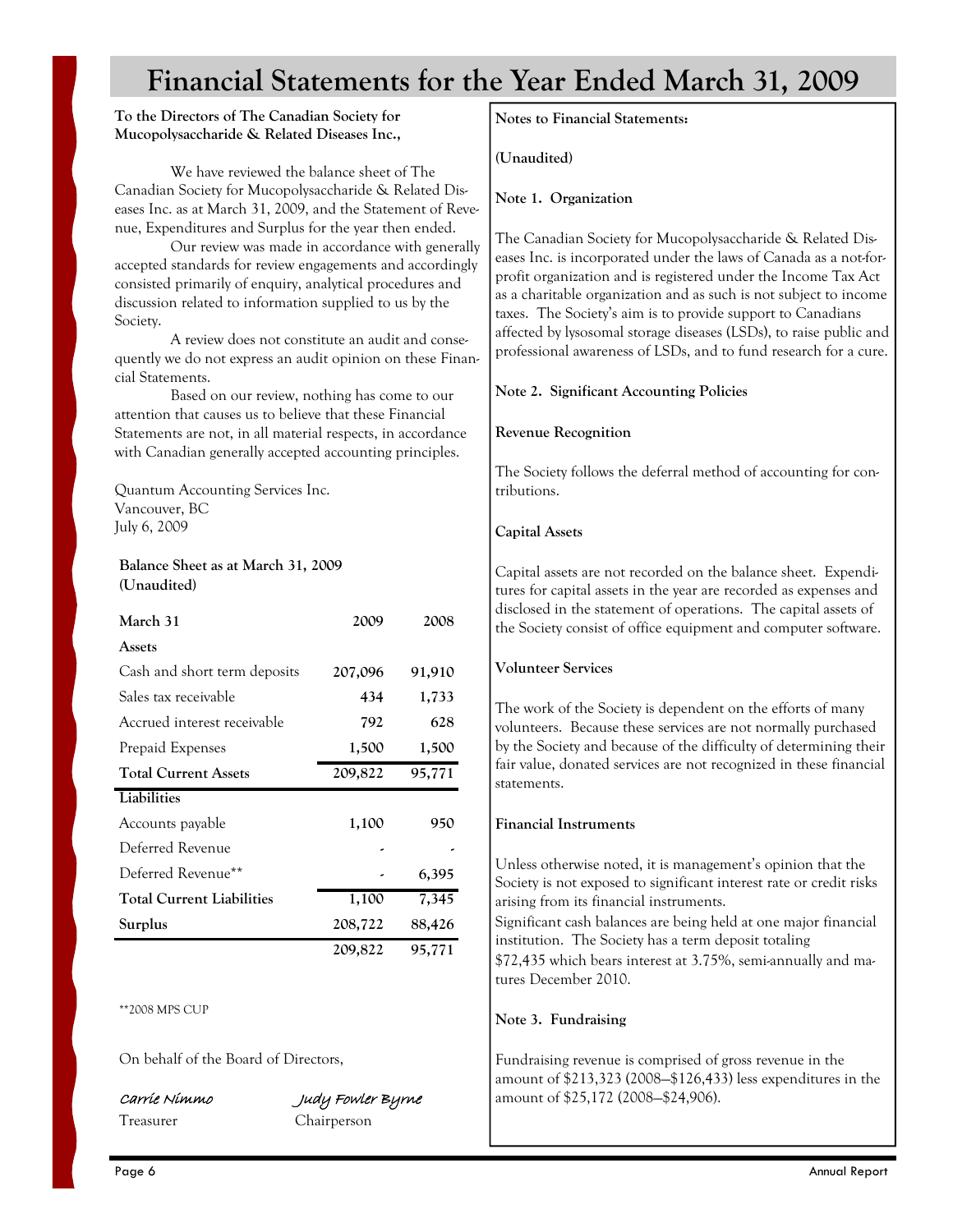| Financial Statements for the Year Ended March 31, 2009        |         |         |
|---------------------------------------------------------------|---------|---------|
| For year ended March 31, 2009:                                | 2009    | 2008    |
| Revenue                                                       |         |         |
| Fundraising, net of related expenses (Note 3)                 | 188,151 | 101,527 |
| Donations                                                     | 53,526  | 57,467  |
| 2008 Symposium                                                | 97,473  | 10,000  |
| Awareness bracelet sales                                      | 42      | 320     |
| Memberships                                                   | 3,554   | 3,089   |
| Interest                                                      | 2,691   | 2,372   |
| Sales                                                         | 2,555   | 323     |
| Conference Revenue                                            | 250     |         |
| MPS II Research Fund (see note on page 5)                     | 59,144  | 2,363   |
| Miscellaneous Income                                          | 3,111   | 2,283   |
| <b>Total Revenue</b>                                          | 410,497 | 179,744 |
| Expenditures                                                  |         |         |
| Salaries and contract fees                                    | 66,610  | 44,665  |
| 2008 Symposium                                                | 19,685  | 19,787  |
| Printing, brochures and postage                               | 7,887   | 7,279   |
| Awareness bracelets                                           |         |         |
| Telephone and internet                                        | 3,602   | 3,205   |
| Travel                                                        | 4,327   | 9,135   |
| Office lease                                                  | 4,000   |         |
| Office expense                                                | 4,500   | 4,719   |
| Office equipment                                              | 2,439   |         |
| Family assistance donations                                   | 7,886   | 4,724   |
| Computer Software                                             | 1,650   | 1,590   |
| MPS II Fundraising expense                                    |         | 1,405   |
| Consulting/Website fees                                       |         |         |
| Non-recoverable GST                                           | 1,070   | 1,676   |
| Insurance                                                     | 1,057   | 493     |
| Professional fees                                             | 1,250   | 1,050   |
| Meetings                                                      | 3,200   | 2,192   |
| Conferences                                                   |         |         |
| Membership Dues                                               | 855     | 810     |
| Promotional Items                                             | 2,253   |         |
|                                                               | 132,271 | 102,730 |
| Research grants                                               | 157,930 | 73,000  |
| Total Expenditures                                            | 290,201 | 175,730 |
| Excess/(Deficiency) of revenue over expenditures for the year | 120,296 | 4,014   |
| Surplus, beginning of year                                    | 88,426  | 84,412  |
| Surplus, end of year                                          | 208,722 | 88,426  |